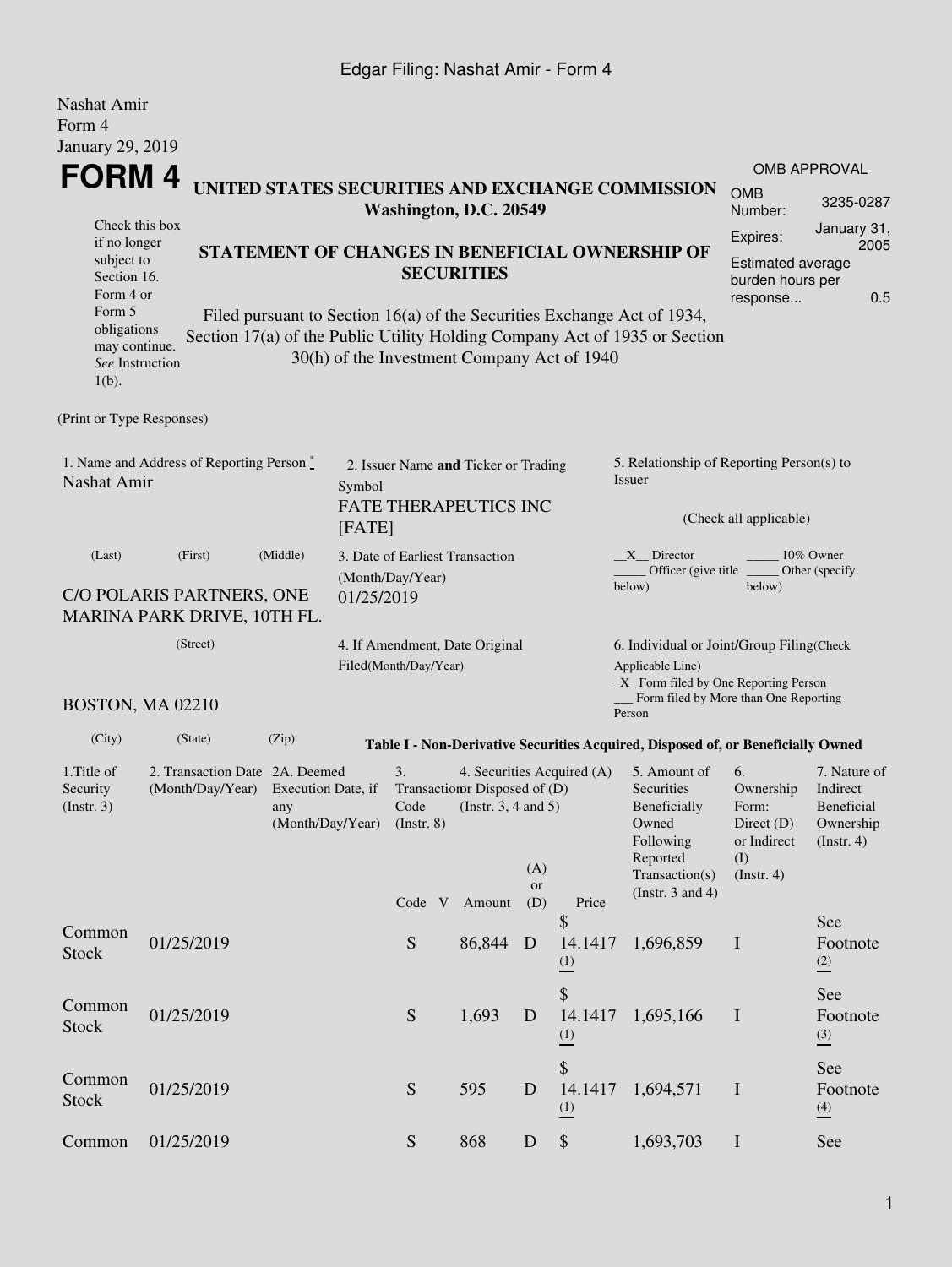#### Edgar Filing: Nashat Amir - Form 4

| Stock | 14.1417 | Footnote |
|-------|---------|----------|
|       | (1)     | (5)      |
|       |         |          |

Reminder: Report on a separate line for each class of securities beneficially owned directly or indirectly.

**Persons who respond to the collection of information contained in this form are not required to respond unless the form displays a currently valid OMB control number.** SEC 1474 (9-02)

**Table II - Derivative Securities Acquired, Disposed of, or Beneficially Owned (***e.g.***, puts, calls, warrants, options, convertible securities)**

| 1. Title of<br>Derivative<br>Security<br>(Insert. 3) | 2.<br>Conversion<br>or Exercise<br>Price of<br>Derivative<br>Security | 3. Transaction Date 3A. Deemed<br>(Month/Day/Year) Execution Date, if | any<br>(Month/Day/Year) | 4.<br>TransactionNumber<br>Code<br>$($ Instr. $8)$ | 5.<br>of<br>Derivative<br>Securities<br>Acquired<br>$(A)$ or<br>Disposed<br>of $(D)$ | 6. Date Exercisable and<br><b>Expiration Date</b><br>(Month/Day/Year) |                    | 7. Title and<br>Amount of<br>Underlying<br>Securities<br>(Instr. $3$ and $4$ ) |                                   | 8. Price of<br>Derivative<br>Security<br>$($ Instr. 5 $)$ | 9. Nu<br>Deriy<br>Secur<br>Bene<br>Own<br>Follo<br>Repo<br>Trans<br>$($ Instr |
|------------------------------------------------------|-----------------------------------------------------------------------|-----------------------------------------------------------------------|-------------------------|----------------------------------------------------|--------------------------------------------------------------------------------------|-----------------------------------------------------------------------|--------------------|--------------------------------------------------------------------------------|-----------------------------------|-----------------------------------------------------------|-------------------------------------------------------------------------------|
|                                                      |                                                                       |                                                                       |                         | Code V                                             | $($ Instr. 3,<br>$4$ , and $5$ )<br>$(A)$ $(D)$                                      | Date<br>Exercisable                                                   | Expiration<br>Date | <b>or</b><br>Title<br>of                                                       | Amount<br>Number<br><b>Shares</b> |                                                           |                                                                               |

# **Reporting Owners**

| <b>Reporting Owner Name / Address</b>                                                            | <b>Relationships</b> |              |         |       |  |  |  |
|--------------------------------------------------------------------------------------------------|----------------------|--------------|---------|-------|--|--|--|
|                                                                                                  | Director             | $10\%$ Owner | Officer | Other |  |  |  |
| Nashat Amir<br>CO POLARIS PARTNERS<br>ONE MARINA PARK DRIVE, 10TH FL.<br><b>BOSTON, MA 02210</b> | X                    |              |         |       |  |  |  |
| <b>Signatures</b>                                                                                |                      |              |         |       |  |  |  |
| /s/ Max Eisenberg Attorney-in-Fact for Amir<br><b>Nashat</b>                                     | 01/29/2019           |              |         |       |  |  |  |
| ***Signature of Reporting Person                                                                 |                      | Date         |         |       |  |  |  |
|                                                                                                  |                      |              |         |       |  |  |  |

# **Explanation of Responses:**

the ranges set forth in this footnote (1) to this Form 4.

- **\*** If the form is filed by more than one reporting person, *see* Instruction 4(b)(v).
- **\*\*** Intentional misstatements or omissions of facts constitute Federal Criminal Violations. *See* 18 U.S.C. 1001 and 15 U.S.C. 78ff(a).

**(1)** The price reported in Column 4 is a weighted average price. These shares were sold in multiple transactions at prices ranging from \$13.85 to \$14.54, inclusive. The Reporting Person undertakes to provide to the Issuer, any security holder of the Issuer or the staff of the United States Securities Exchange Commission, upon request, full information regarding the number of shares sold at each separate price within

Reporting Owners 2